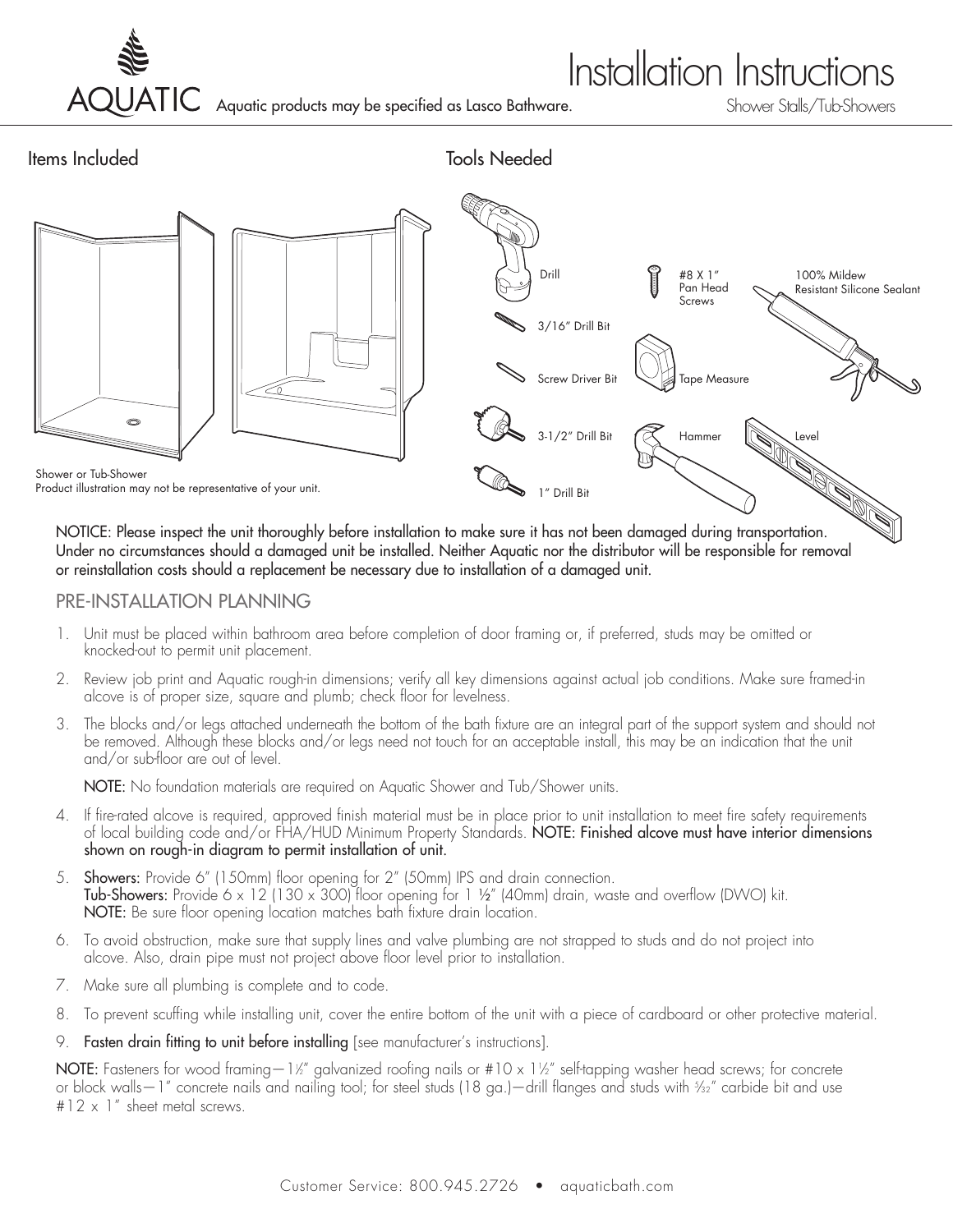

# **Installation Instructions**

Aquatic products may be specified as Lasco Bathware.

### INSTALLATION PROCEDURE





Note: If fire-rated alcove is required, approved finish material must be in place prior to unit installation to meet fire safety requirements of local building codes and/or FHA/HUD Minimum Property Standards.

2B

Check dimensions. Make sure framed-in alcove is of proper size, square and plumb.

For showers, refer to Diagram 1A; for tub-showers, refer to Diagram 1B.





If mounting fittings — from stable reference points (back wall studs, floor) measure the locations of spout and valves. Note measurements below. For showers, refer to Diagram 2A; for tub-showers, refer to Diagram 2B.

3

Note measurements here:

| Tub Filler: |  |
|-------------|--|
| Valve:      |  |

| Shower |  |  |
|--------|--|--|
|--------|--|--|

| V, |  |
|----|--|
|----|--|

*(Mark dimensions only if shower arm is plumbed within bath fixture wall area.)*



Mark fitting locations. (Refer to measurements from step 2.) Using a hole saw (fine tooth or abrasive grit cutting edge), make necessary openings for filler and valves, drilling from inside (smooth side) out.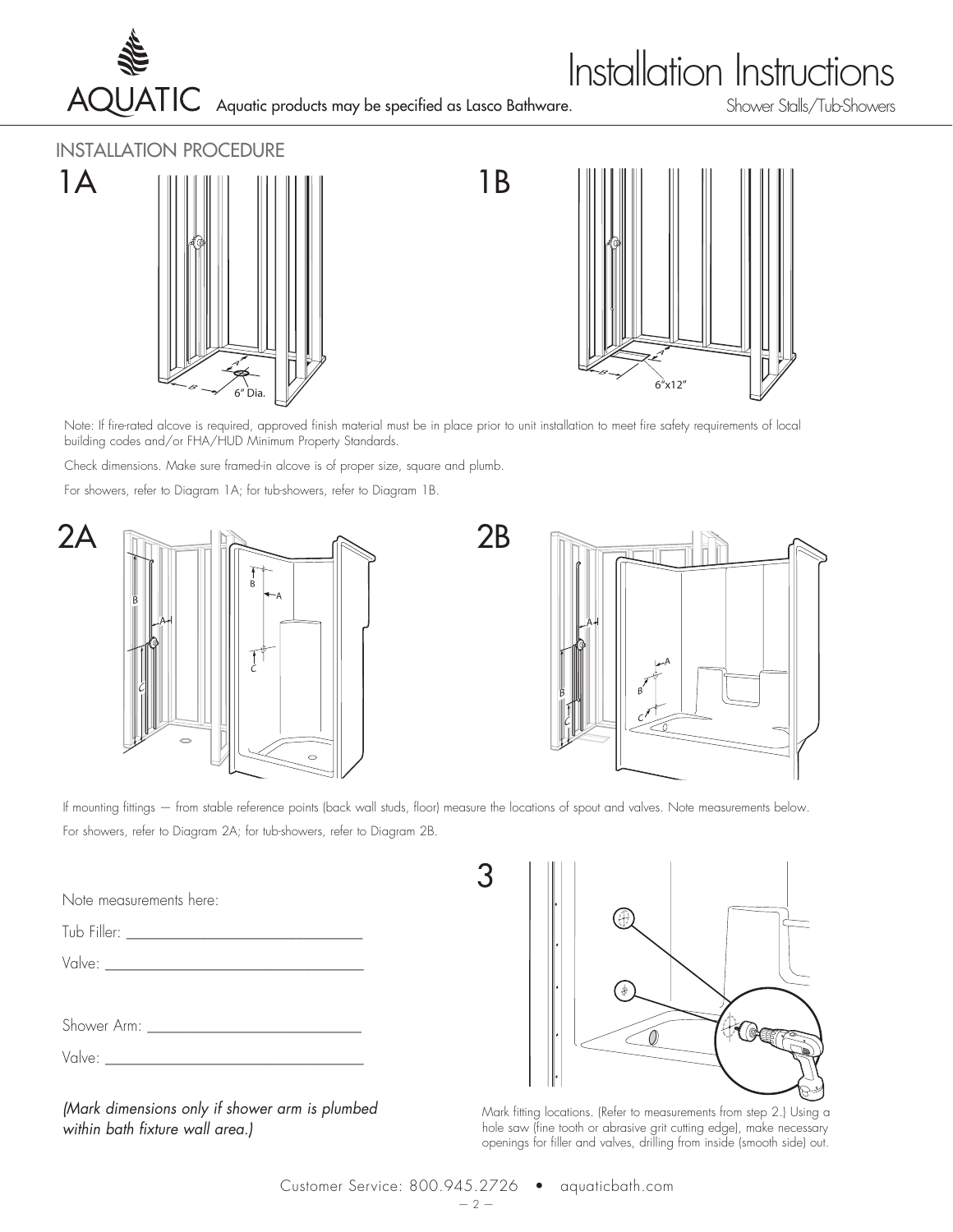

## **Installation Instructions**

INSTALLATION PROCEDURE, CONT.



Place the unit into framing with drain fitting over and onto waste pipe with skirt firmly on the floor.



Check for level.



Assure waste pipe protrudes well into drain fitting. Maintain proper floor slope towards drain.



Pre-drill pilot holes. Fasten panel to framing at every stud and eight inches vertically through nailing flange.

When other than cementitious backer board plaster is to be used, furring strips as thick as nailing flanges are recommended for installation on studs above the installed Aquatic unit to assure walls will be flush. 100% silicone with mildew resistant properties should be applied between the backer board and horizontal surface of unit. Then finished wall materials can be applied.

### CLEAN-UP

- 1. Do not remove warranty/maintenance adhered label. Leave on unit for owner/occupant per code requirement.
- 2. Prevent staining. Remove all debris before plumbing leak test. Use sponge with warm water and liquid detergent. Rinse, drain and wipe clean. Do not use abrasive cleansers such as scouring powders, steel wool, metal scrapers, sandpaper or anything else that might mar, dull or scratch the finish.

7

- 3. Plaster and latex paint may be removed with warm water, liquid detergent and brittle brush or plastic scraper. Glues, tars and enamels may be removed with acetone or paint thinner. Do not use turpentine or laquer thinner. Do not use excessive heat or any caustic solvents or chemicals.
- 4. Dull areas and light scratches may be removed by buffing with a light colored automotive rubbing compound and buffing pad. Entire unit can be waxed with light colored automotive wax. Do not wax bottom of unit.
- 5. See user maintenance label for more details.